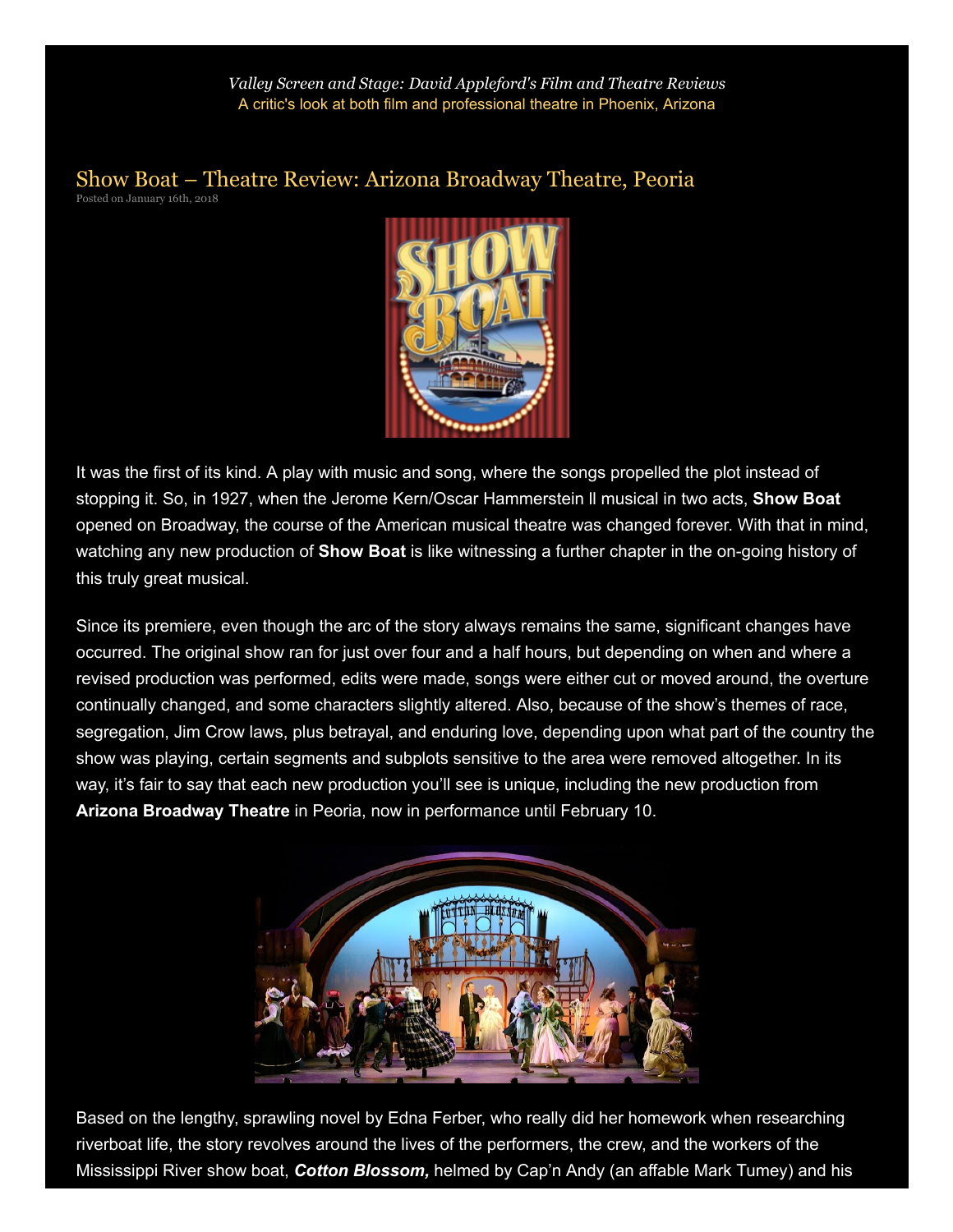wife, Parthy (a suitably stern Gerri Weagraff). It spans a period of more than forty years, from 1887 to 1927, which, at the time of the show's opening, would have brought the story up to present-day.

Its original director, impresario and producer of the Ziegfeld Follies, plus a slew of musical revues, Florenz Ziegfeld, took a career risk by producing Broadway's first musical play, but there were safety nets. If there's one thing Broadway loves, it's stories about itself. By developing a production with a foundation built on tales of showbiz, variety, and music hall, there remained a certain amount of audience familiarity built in to the narrative. **Show Boat** may have seemed a radical departure for something presented under the name of Ziegfeld, but there was much within the production that gave the man, known as 'The Glorifier of the American Girl,' an opportunity to deliver the kind of glittering spectacle for which he was famous.



There's a timeless quality to the score that makes each of the songs as deeply affecting as they were when first heard. On her famous **Broadway** album, Barbra Streisand talked of singing songs that were meant to be sung. That may seem like an obvious thing to say, but knowing she was referring to those great Hammerstein lyrics, you're aware of what she meant. The **Show Boat** score needs to be heard, and it's here where the ABT cast do the musical justice.

Throughout, there are fine renditions of the classics. Make Believe, Can't Help Lovin' Dat Man, and the fun Life Upon the Wicked Stage are all highlights. But what strikes you with this production, more than anything else, is the quality of the voices. The singing is impressive in all areas. Lacy Sauter as Julie performs an emotionally charged Bill, while Jamie Parnell as Gaylord and Brittany Santos as Magnolia get the second act tone to Why Do I Love You just right.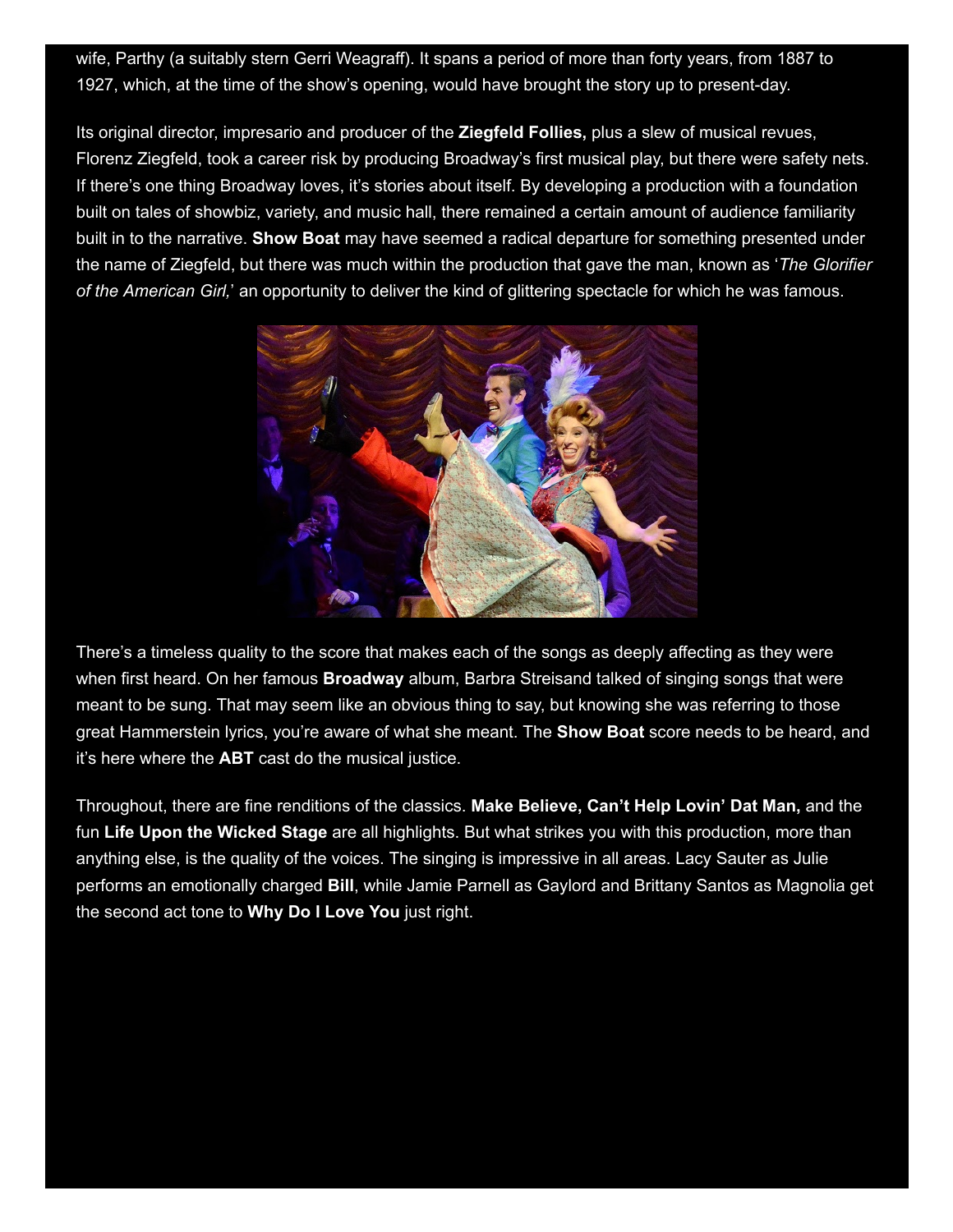

But the heart of the score, the song that needs to be solid on all fronts, is OI' Man River. Without it, the show falls upon itself; it has to be right. Described in the program as a Basso Cantante, a singer possessing a bass voice with a developed upper range, Earl Hazell as Joe delivers the score's best known song. Lyrically, OI' Man River equates the flow of the mighty Mississippi to the never-ending hardships of daily life for the African American worker. It expresses the thoughts and feelings of the black dockworker while giving insight to the toil and trouble of a hardworking, everyday, backbreaking existence. Yet while it furthers character, it also stops the show. When Hazell takes center stage for the final line of the song, he points, reaches out, clutches his fist, then yanks it sharply back, bringing the song to a passionate and affecting close. Going forward, who needs to hear OI' Man River sung any other way?



Director and choreographer Jim Christian's Arizona Broadway Theatre production runs just over two hours, plus intermission, and incorporates every theme that was ever intended. There are cuts to what you may have seen before – the ensemble is understandably smaller, making the crowds appear leaner than usual, plus the second half feels extremely fragmented; a result of a show that was once more than four hours, cut to two – but the **Show Boat** you'll see on the wide **ABT** stage remains hugely entertaining; a production bursting with energy and color, performed by a cast full of rich, harmonious voices all working together in a way that makes those wonderful Jerome Kern melodies and Oscar Hammerstein lyrics take flight.